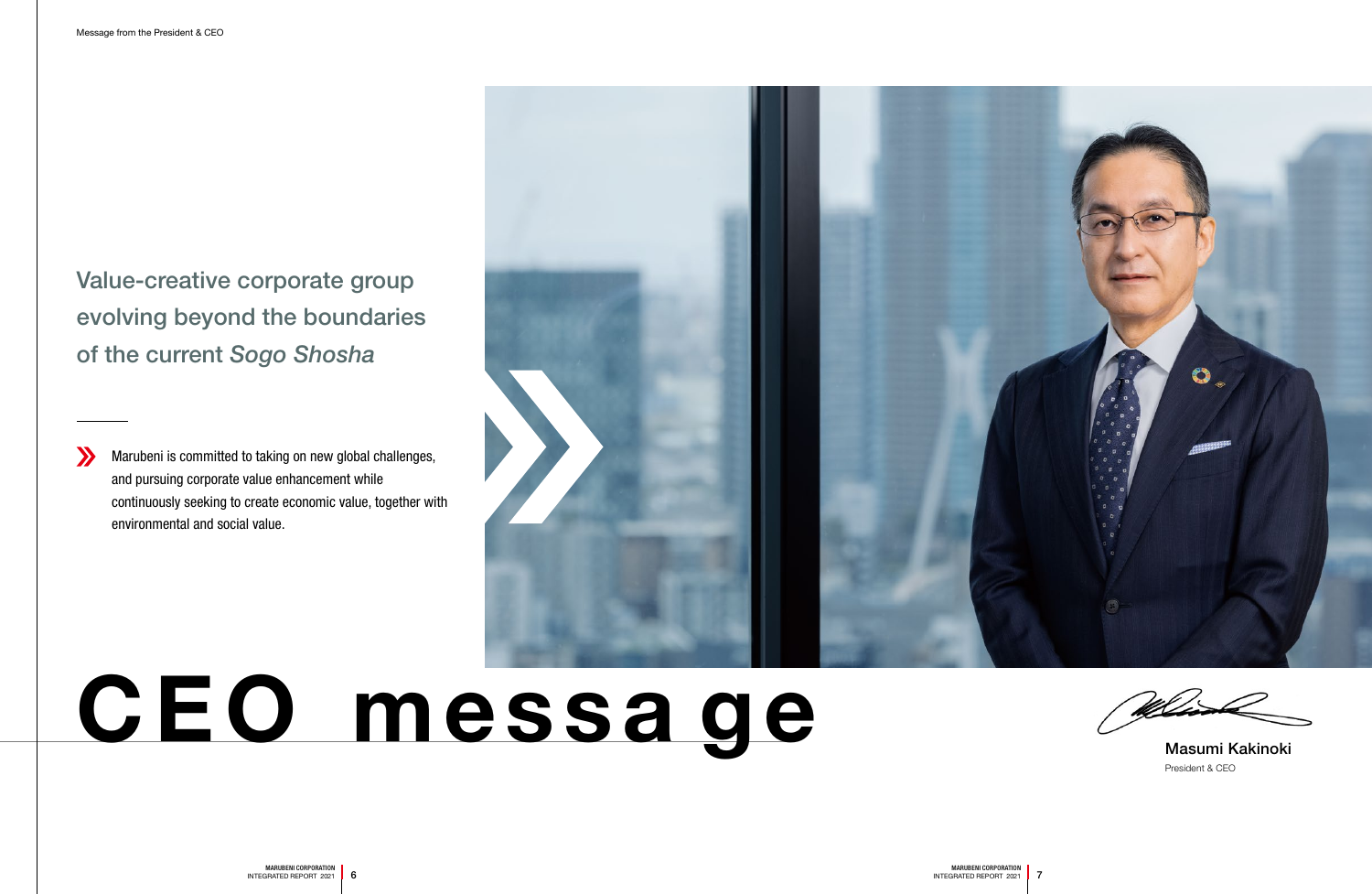First, I would like to say that our thoughts are with everyone affected by the COVID-19 pandemic, which we hope will come to an end in the near future. I would also like to express my profound gratitude to all the medical institutions and health professionals working on the frontline.

### A year of steadily achieving missions with a sense of urgency

We live in a world undergoing significant change in consumer lifestyles and industrial structures. The necessity of solutions to societal issues, notably climate change measures such as decarbonization, is coming to the fore, while we experience a digital transformation (DX) with the arrival of digital technologies such as AI and IoT. By challenging prevailing societal values, the COVID-19 pandemic is increasing the pace of change even further. The top priority for the Marubeni Group is still the safety of employees, customers and business partners worldwide. We aim to enhance our corporate value by addressing societal issues across a range of industries while promoting innovation.

After the major losses posted in the fiscal year ended March 31, 2020, last fiscal year (ended March 31, 2021) was an important one for restoring the trust of all Marubeni Group stakeholders. We could feel the pressure as we took on this task. The uncertainty caused by the steadily developing COVID-19 pandemic outbreak created a debate over whether we could even provide forward guidance for the fiscal year to March 2021. We decided it was important to prepare proper budgets and explain to our shareholders and investors how we planned to use the funds that they had entrusted to us in managing the business and in recovering from the losses posted in the previous year. We released the results for the fiscal year ended March 31, 2020 together with forward guidance for the year to March 2021, based on what we considered the most appropriate assumptions at the time. This generated a shared sense of urgency among employees and spurred everyone to achieve the goals they had designated as their missions. In the end, we performed significantly better than we had anticipated in our initial guidance for the fiscal year ended March 31, 2021 in terms of

consolidated net profit and core operating cash flow\*. We also achieved our goal ahead of initial target in terms of improving the net DE ratio, one of the most critical components of rebuilding the Group's financial foundation.

\* Core operating cash flow: Operating cash flow excluding net increase/decrease in working capital and others

### Marubeni: Pushing ahead with changes to realize its vision of the "Global crossvalue platform"

One of our unique characteristics as a *Sogo Shosha* (general trading company) has been the ability to detect societal transitions early and to contribute to each new era by swiftly evolving in response. To grow sustainably in this current era, we will need to leverage such qualities more than ever. Naturally, this will mean changing our business models, while also reforming and improving management systems in parallel.

Even though Marubeni Group is constantly changing, we continue to value our Company Creed of "Fairness, Innovation, and Harmony" as a universal and unchanging set of values that applies to the whole Group. The Creed is derived from the directions of Marubeni's first president, Shinobu Ichikawa. He would always urge employees to act with fairness and integrity; to actively pursue creative challenges; and to never forget the spirit of teamwork, which is built on harmony and respect for others. His thinking was consistent with our modern concept of sustainability. Taken in conjunction with Marubeni's Management Philosophy and Corporate Principles, these values are highly prescient for our modern age, in my view.

## DX Strategy: the basis for addressing the Group's new challenge

In an age where the future is as unpredictable as ever, our Company Creed gives us a point of origin to which we can return. Defining the Marubeni Group's long-term vision as a "Global crossvalue platform" is important in giving us all a shared sense of direction as an enterprise. By using "Fairness, Innovation, and Harmony" as our immutable guideposts, and by gaining a firm understanding of global trends such as climate change issues and DX, I believe we can undertake the appropriate reforms to help us address societal issues and enhance the Group's corporate value over the medium and long term.

## The Marubeni Long-Term Vision on Climate Change

Our current situation, amid a rising incidence of extreme weather events and natural disasters across the globe, is not a normal one. It is vital to take environmental issues seriously and to conduct business accordingly. Resources on this planet are finite, and if we are to adopt the position that we must be proper stewards of the Earth, sustainability becomes a critical issue. The Marubeni Group engages with this issue in our day-to-day management.

Initiatives to promote sustainability are an essential aspect of what every business is expected to do now. The coal-fired power generation business is a powerful case study of how this works in practice. We led the industry back in 2018 in announcing a bold plan to halve the generation capacity of our coal-fired power generation business. Every year, financial institutions from Europe have been asking me for my views on the hot-button topic of coal-fired power generation, so I have been acutely aware of this issue for some time now. Just a few years ago there was a view that coal-fired power would probably be essential to the economic development of Southeast Asian countries, but in the blink of an eye the world has shifted.

Today, more than 120 countries have made the commitment to reduce their net greenhouse gas (GHG) emissions to zero by 2050. This kind of forward-looking stance is very important. The Marubeni Group announced the Marubeni Long-Term Vision on Climate Change in March 2021, in which we also set a target of reaching net-zero GHG emissions by 2050. Since a long-term vision is really just a goal, we also set practical targets as part of an action plan that we formulated for the period to 2030 so that our corporate direction is clear, and the long-term goal is more achievable.

With environmental issues, we can easily take a direct approach. We are able to contribute environmentally through our business functions because the Marubeni Group is already a part of various networks operating from upstream to downstream.

Accelerating global shifts do pose risks, but I believe they also present huge opportunities. Failing to anticipate and understand these new trends could mean being instantly left behind. So, rather than companies falling in line with the rest

of their industry, I think the main differences will be between those companies that face new global trends and respond to them, and those that don't.

The Marubeni Group is addressing the issue of sustainability in ways that will lead to enhanced corporate value; we are doing this by recognizing that actions to address societal issues are business opportunities, and by seeking to create new value through innovative solutions. We will continue to work to create new businesses in partnership with customers and society.

In order to enhance our corporate value, we must simultaneously strengthen our existing businesses and develop new business domains. Our DX Strategy is the key to achieving this.

In February–April 2021, small teams led by the Chief Operating Officers of each business division looked at strategies for utilizing digital technologies to expand existing businesses across all Group divisions. At the same time, we also formed teams led by younger employees to devise scenarios and strategies utilizing digital technologies that could disrupt the strengths of our core businesses. This analysis looked for opportunities to use digital technologies in existing businesses alongside an objective analysis of DXrelated threats. The output from these processes provided the basis for revising and improving each business division's strategy, while also generating ideas for new businesses to develop. Overall, I believe this was a successful initiative.

Digital technologies can be a powerful and invaluable tool for increasing the scale or efficiency of existing businesses, or to speed up operations. They can also play a vital role in supporting innovation. In addition, DX is not just about boosting efficiency or speed; I see new businesses coming into existence where DX itself is a core element of operations, as opposed to simply a means of optimization.

One of the issues we have at Marubeni is a shortage of people with the skills to lead our digital-led reform process. To address this, we plan to develop a digital talent base of 200 individuals by 2023. These people will have a base of business knowledge, in addition to having a working knowledge of data analysis and programming. In addition, they will be able to test